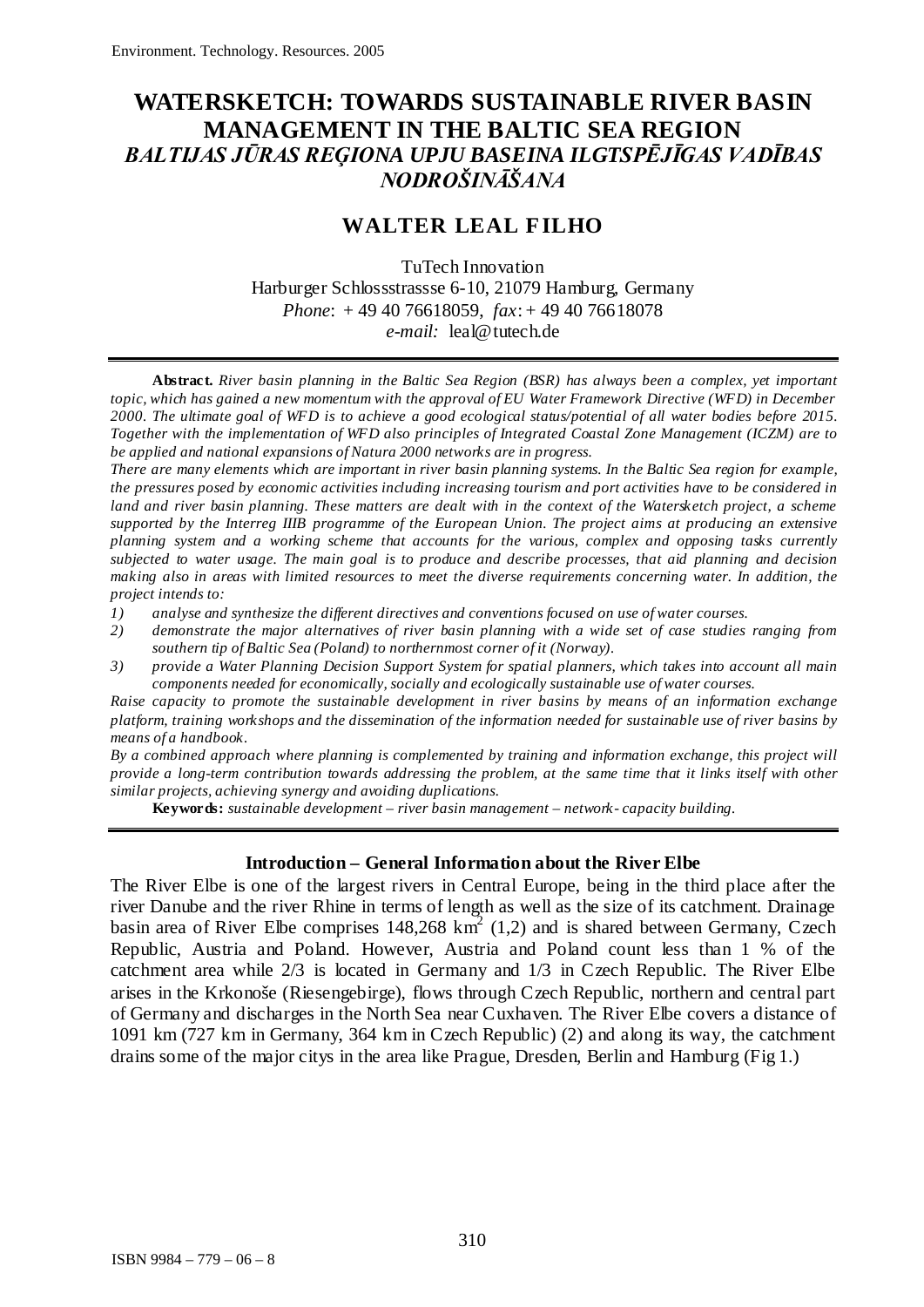

*Fig. 1.* **Drainage area of the River Elbe (Source: AGRE ELBE, 2001)**

The catchments area covers three main natural regions – the mountain area, the loess region and the Pleistocene lowland. The hydrogeology of the catchments area changes from bedrock aquifers in the southwest mountains to porous sediment aquifers in the lowland. The lower part of the river Elbe is characterised by its estuary and the coastally influenced landscape dominated mainly by the Hanseatic City of Hamburg, especially by its harbour. Tidal fluctuations, which lead to very special forms of wetland habitat and biodiversity, influence also the population and industry located in this region by frequent coastally in-blown storms.

The average annual discharge into the North Sea is about 877  $\text{m}^3\text{/s}$  (3). The major tributaries are the Moldau/Vltava, Havel and Saale, each comprising a catchment area of roughly  $25\ 000\ \text{km}^2$ . The total population living in the drainage basin is around 25 million in total, 18 millon of which in Germany (31% of the total population) and 7 million in the Czech Republic (58% of the total population) (2).

The land area of the catchment area of the Elbe River consists of 29 % forested land, 7% urban areas, 61% agricultural areas and 1,5% water surface (4, 5). The water of the River Elbe is used for several purposes: To a certain extent, it is used to produce drinking water via bank filtration, which makes a comprehensive treatment necessary (6). More than half of the land in the basin is used for agricultural purposes. Main industries include chemical and pharmaceutical industry, paper and pulp industry, metal industry, mining, glass and ceramics and leather and textile industry. A great portion of the basin, around 86% of the German part and 22% of the Czech part, are classified as protected areas of nature reserves (3).

### **The Free and Hanseatic City of Hamburg**

The Free and Hanseatic City of Hamburg is the second largest city in Germany with 1.7 million inhabitants. Like Bremen and Berlin it is a city-state. Hamburg is the cultural and commercial centre of Northern Germany, and its metropolitan region consists of approximately 3 million people. The municipal area is equal to  $755.3 \text{ km}^2$  whereas the metropolitan region covers total surface of ca. 19 000 km<sup>2</sup> and embraces 14 districts around the City of Hamburg. With 30 m<sup>2</sup> living space per person, Hamburg enjoys the largest average personal living space of all big cities in the world. In fact, 12% of the city is made up of green and recreation areas whereas ca. 36% of the land use belongs to buildings and open space, 27% to the arable land, 12% to the road area and 8% to the water area (7). Some facts and figures are listed in Table 1.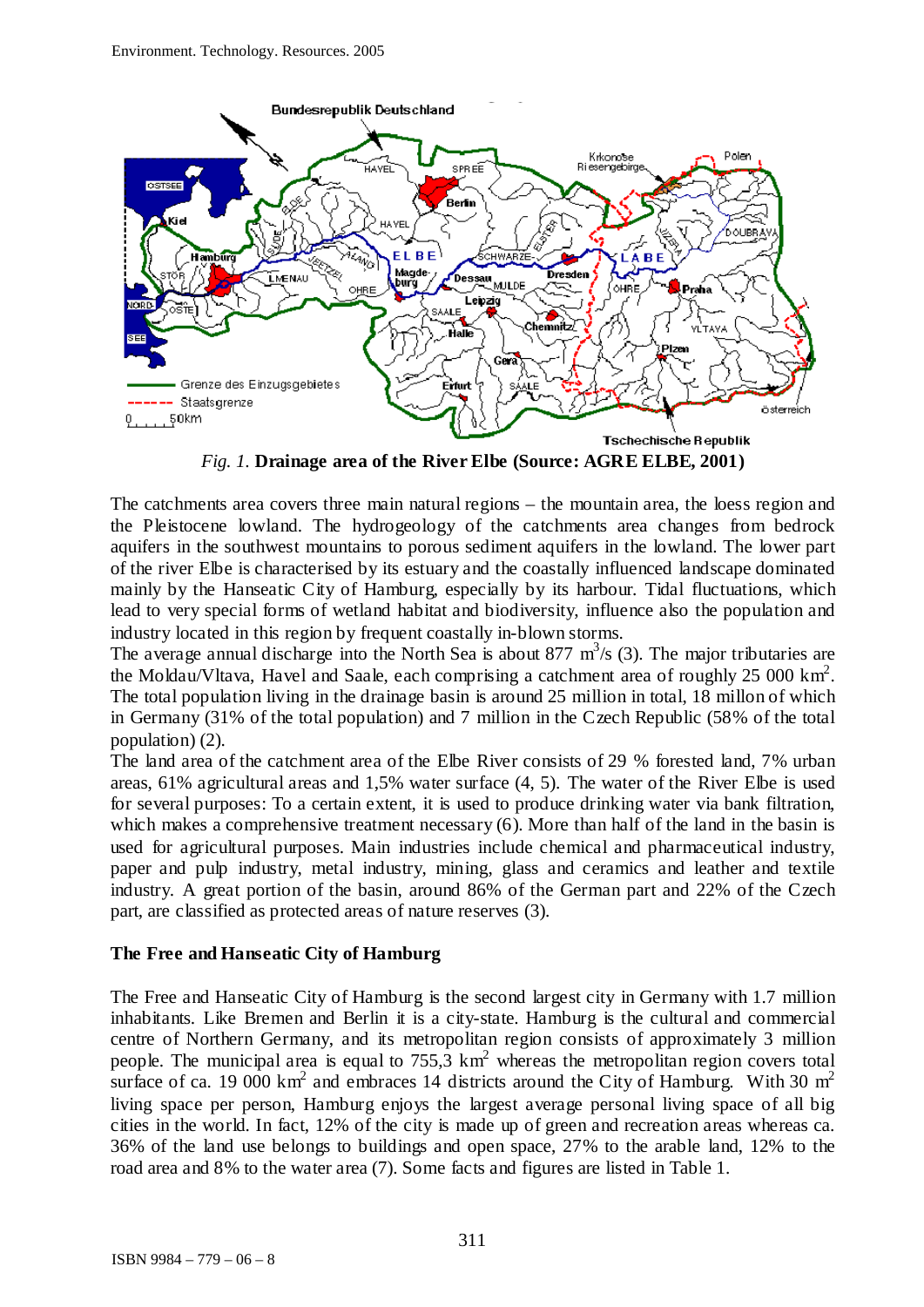|                                                       | Hamburg   |      | Germany    |      | In $%$ of        |
|-------------------------------------------------------|-----------|------|------------|------|------------------|
|                                                       |           |      |            |      | Germany          |
| Inhabitants                                           | 1.729.000 |      | 82.537.000 |      | 2,1              |
| <b>Total Area</b>                                     | 75.532    | ha   | 35.703.099 | Ha   | 0,2              |
| Built-up Area and Open Space                          | 26.878    | ha   | 2.308.079  | Ha   | 1,2              |
| <b>Recreation Area</b>                                | 5.702     | ha   | 265.853    | Ha   | 2,1              |
| Road Area                                             | 8.860     | ha   | 1.711.764  | Ha   | 0,5              |
| Arable Land                                           | 21.000    | ha   | 19.102.791 | Ha   | 0,1              |
| <b>Forested Area</b>                                  | 3.432     | ha   | 10.531.415 | Ha   | 0,0              |
| Water Area                                            | 6.115     | ha   | 808.462    | Ha   | 0,8              |
| <b>Share of Gross Domestic Product</b>                | 77.08     | Mrd. | 2.129.20   | Mrd. | 3,6              |
| Gross Value Added                                     | 70.02     | Mrd. | 1.963.580  | Mrd. | $\overline{3,6}$ |
| of which:                                             |           |      |            |      |                  |
| Agriculture, Forestry, Fishing                        | 0,12      | Mrd. | 21.95      | Mrd. | 0,5              |
| Manufacturing industry                                | 13.2      | Mrd. | 475.30     | Mrd. | 2,8              |
| Trade, Transport,                                     | 18.31     | Mrd. | 365.00     | Mrd. | 5.0              |
| Financial, renting and business<br>service activities | 25.67     | Mrd. | 589.97     | Mrd. | 4.4              |
| Construction                                          | 1.84      | Mrd  | 87.21      | Mrd  | 2.1              |
| Other service activities                              | 13.11     | Mrd  | 424.15     | Mrd  | 3.1              |
| Unemployment Rate in % (yearly<br>average 2004)       | 11.0      |      | 12.5       |      |                  |
| Gross Earnings /Year in Euro                          | 29.319    |      |            |      |                  |

**Some facts and figures about Hamburg (Source: Statistisches Amt für Hamburg and Schleswig-Holstein, 2004)**

The geographic and geologic conditions of Hamburg are closely related to the housing development, population growth and economic structure of the City. Hamburg is thus not only "the city built on the water" - as it is called due to the multiplicity of small rivers and canals besides the Elbe and Alster Lake - but it is also "living from the water" (8). Due to the access to the North Sea and to the Baltic Sea (via the Kiel Canal) and the efficient land and water connections to the hinterland, Hamburg Port plays an important role making Hamburg the most important international trade and logistics centre of Germany and a hub to the whole Baltic Sea Region and Central Europe. The international trade volumes account approximately for one third of the Europe's export. The port and shipping sectors are employing around 75,000 people in Hamburg. More than 145,000 jobs in a vast range of industrial and service sectors are indirectly dependent on the port. Besides the level of the regional employment the seaport activities of Hamburg exploit also a relevant role on the regional economic growth. In fact, the GDP the seaport related activities generate is proportionally higher than the quote of the GDP related to the other economic sectors of the Hamburg city-region.<sup>[1](#page-2-0)</sup>

Due to its location Hamburg is also very attractive for industries and businesses to settle here. Following Ruhr area and Berlin it is in the third biggest industrial area in Germany. 70% of all industry related businesses in Hamburg concentrate on one of the six branches: Aircraft-, ship- building and automotive industry; electro technology, fine mechanics and optic industry;

<span id="page-2-0"></span><sup>&</sup>lt;sup>1</sup> Information taken from: [1], [2], [7], [8]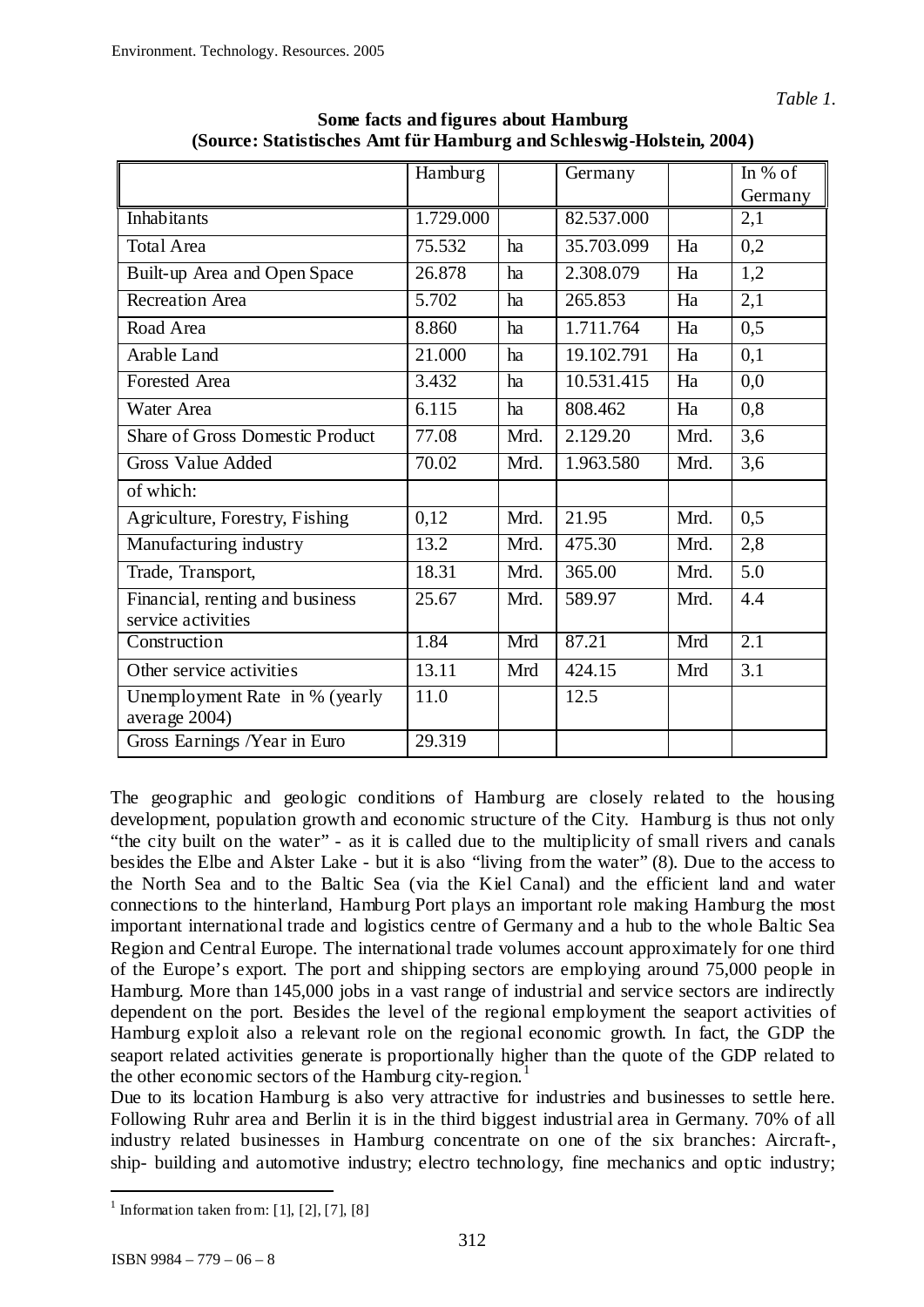mechanical engineering; chemistry; mineral oil processing; or metal production. The importance of Hamburg can be seen also from the fact that not only big industries form their headquarters here but there are also more than 80 000 middle-sized businesses present.<sup>[2](#page-3-0)</sup>

The River Elbe in Hamburg

According to the Water Framework Directive, surface waters are classified on the basis of river basin district. Following that, the sub-river basin of Elbe/Harbour lies on the surface of 156.4  $km<sup>2</sup>$  within the borders of Free and Hanseatic City of Hamburg and incorporates the Entering Hamburg at the river-km of 620 the length of the river Elbe through the city is approximately 77 km long. The landscape of the river basin district can be characterised as a marsh area with its sandy soils mixed with gravel and clay. The deeper subsoil of Hamburg consists of layers shifting from clay to brown coal consisting sands. The flow in the Elbe remains between 1 and 1.5 m/s (the discharge rate varies from 300  $\text{m}^3\text{/s}$  to 3000  $\text{m}^3\text{/s}$ ) depending on the tides. The river is divided in two branches (*Norderelbe* and *Süderelbe*) near the City of Hamburg forming an estuary with a width of 1.5 km downstream of Hamburg and 18 km near Cuxhaven. However, within Hamburg the river has an average width of 200 m and the depth of 2 to 5.5 m upstream and 15.30 m downstream of *Elbbrücken*. Because of lacking gradient and tidal influence the direction of water drift changes every six hours. For this reason, given water body has to pass the same river section several times needing 4 to 70 days (compared to 1 to 2.5 days upstream of Geesthacht) unless it reaches the open waters of the North Sea resulting in the much greater residence time of polluted water than the upper reaches of Elbe (10).



*Fig. 2.* **Southern and Northern Elbe (9) and the Port of Hamburg**

The water quality, river morphology and other characteristics of Elbe in Hamburg are influenced mainly by the port related and industrial activities, navigation and urbanisation as well as pressures imposed by the activities along the river Elbe upstream of Hamburg. On the other hand the heavy use of Elbe for recreational purposes as well as for attraction of tourists must be stressed.

Current Environmental Problems and related Conflicts of the River Elbe

Table 2.offers a general overview of the various issues surrounding the Elbe in Hamburg, by means of the "Driving force-Pressure-State-Impact-Response" framework. It can be seen in Table 2. that the driving forces resulting in pressures and complemented by the corresponding environmental state, their impacts and responses.

<span id="page-3-0"></span> $<sup>2</sup>$  Information taken from: [3], [5], [8], [9]</sup>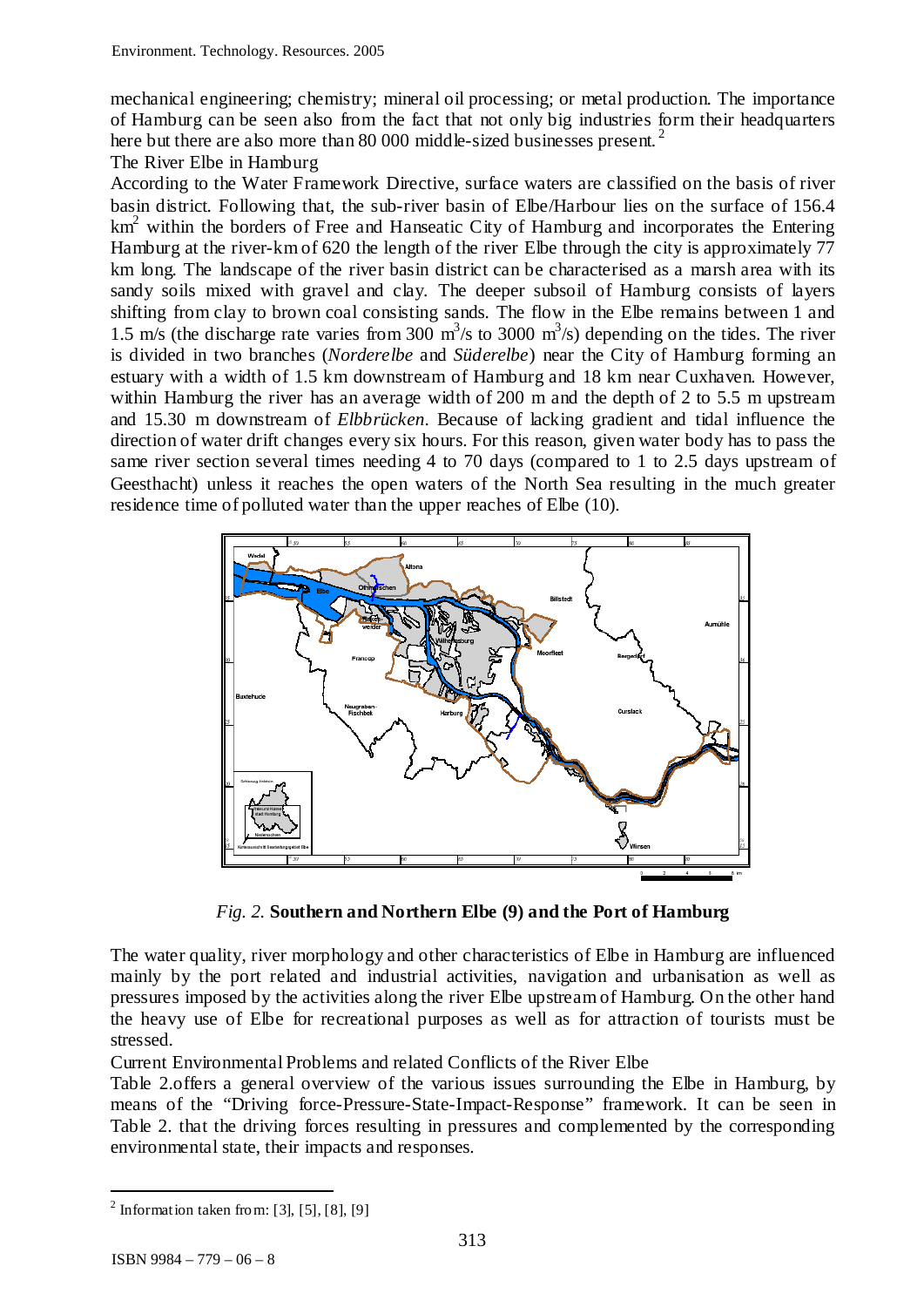| Driving force   | Pressure    | State of         | Impact                | Response           |
|-----------------|-------------|------------------|-----------------------|--------------------|
|                 |             | Environment      |                       |                    |
| Port Activities | Dredging    | Change of river  | Disappearance of      | National, European |
| and             |             | morphology       | several species in    | and international  |
| Navigation      | Utilisation | and ecological   | flora and fauna       | policies           |
|                 | of the port | condition of the |                       |                    |
|                 | area        | river            | Contaminant           | National and       |
|                 |             |                  | accumulation in       | international      |
|                 |             | Pollution        | sediments and also in | cooperation        |
|                 |             | (oil, chemicals) | fishes                | agreements and     |
|                 | Shipping    |                  |                       | conventions        |
|                 | accidents   |                  | Treatment and         |                    |
| Flooding        | Flood       | Change of river  | disposal of dredged   |                    |
|                 | protection  | morphology       | material made         |                    |
|                 |             | and ecological   | difficult due to the  |                    |
|                 |             | condition of the | heavy contamination   |                    |
|                 |             | river            | of sediments with     |                    |
| Households      | Point and   | Pollution of the | heavy metals          |                    |
| and Industries  | diffused    | river water and  | (especially           |                    |
|                 | pollution   | sediments with   | Cadmium)              |                    |
|                 | sources     | nutrients and    |                       |                    |
|                 |             | hazardous        |                       |                    |
|                 |             | substances       |                       |                    |

**The Driving force-Pressure-State-Impact-Response framework**

A major problem among the many seen in Hamburg, is the problem of contaminated sediments. In Hamburg, the dredged sediments must undergo pre-treatment following the disposal within the borders of the City to meet the requirements posed by relatively strict environmental laws. Pre-treatment is done in the large scale METHA plant with the annual throughput capacity of 1 million  $m<sup>3</sup>$  sediments and consist of separation into sand, silt and smaller amount s of coarse material (11). Due to the contamination of the silt, it is disposed in two specially constructed silt mounds ensuring environmental safety. Another feasible possibility, bearing however relatively high costs, is the utilisation of the silt as a sealing material in the construction of the dredged material disposal sites, for backfilling former harbour basins and as a raw material in brick fabrication (12). The separated sand is nearly contamination free and therefore can be used as construction material or as a raw material or additive in the industry.

However, the criteria of the dredged material for the Elbe river system were developed in the mid 1990s allowing these sediments to be relocated into the river if meeting the requirements. The concept of sustainable relocation is followed to minimise the effects on the environment.

A further key-issue is still the contamination of sediments in the entire river basin resulting from more than 150 years of mining and industrial activities (11). Although there has been a marked reduction in pollution with heavy metals (reduction of Hg: 84 %, of Cd: 22%), compared to 1989, it is generally still high today (mercury, cadmium, zinc) especially concerning the sediments and suspended matter indicating the continuing inputs into the river from upstream. Pollution with copper is heavy, pollution with lead, chromium and nickel is critical (13). According to the existing LAWA2-Classification, in 1998, suspended sediments were assigned to the class "elevated to high contamination" (Class III-IV) with regard to Hg, Cd and Zn and to "moderate to elevated contamination" (class II-III) with regard to Pb (11).

Among other problematic heavy metals cadmium is one of several contaminants that lead to sediment management problems downstream from the sources namely regarding the dredged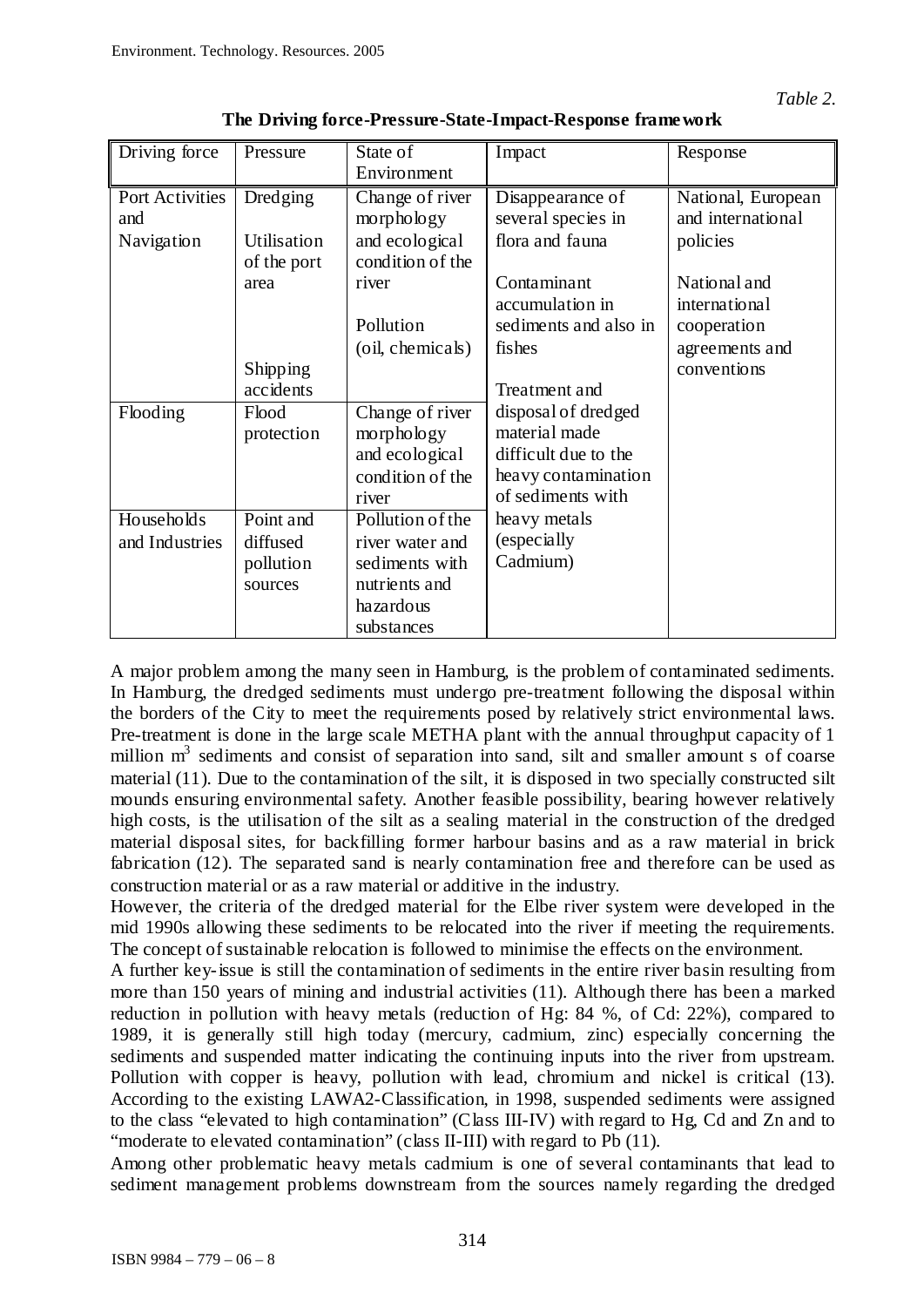material from the port of Hamburg which does not meet the lower Federal German value for disposal into the North Sea (1, 14).

One of the principal problem substances in the Elbe today as well as in the future is hexachlorobenzene (HCB) due to its high persistency and extensive presence in the sediments (8). The reduction in loads is slow also because of ongoing inputs from Czech Republic. Despite a downward trend in pollution loads in the early nineties, DDT and DDD in particular are still found in the Elbe in substantial concentrations, which sometimes reach extreme peak values. The inputs are suspected to come from the Mulde, as DDT concentrations of up to 2 mg/kg have been measured in the sediments of Mulde (14).

Furthermore, oil spills in marine and coastal waters lead to oil slicks. In 2001 aerial surveillance, which under the Bonn Agreement has to be carried out by the North Sea states as an aid to detecting and combating pollution and to prevent violations of anti-pollution regulations, detected 596 oil slicks in the North Sea. In 2003, the Waterways Police authorities of the German coastal states inspected a total of 6,036 ships and found deficiencies in 1,533 cases. In case of minor infringements, they issued cautions to the ships' masters, chief engineers, and engineers and imposed fines of up to 35,00  $\epsilon$  in individual cases. 251 cases were referred to the BSH for further handling. The BSH is the German authority imposing fines for administrative offences that have been committed by shipping in violation of international conventions and national regulations for the protection of the marine environment. Under the German ordinance on violations of MARPOL regulations, those responsible on board a vessel commit an administrative offence if they maintain the Oil, Cargo, or Garbage Record Book improperly or do not comply with MARPOL discharge regulations. The existence of illegal overboard pipes from the sludge tank are considered an administrative offence punishable by a fine.

Due to the contamination of Elbe sediments, the Port of Hamburg is still operating a comprehensive dredged material management system. In 2002, 2.8 tons (30%) out of the 9.5 ton of total Cd load in the river Elbe was removed in Schnackeburg using land disposal. Due to the Elbe flood, the load in 2003 was 60% higher than in previous years (11).

The relocation of dredged material poses a volume problem and has an impact as the human pressures on the North Sea. Two effects on the coastal ecosystem have to be considered in relocation or withdrawal from the marine system: on the one hand the withdrawal of slightly contaminated sediments will reduce inputs of contaminants (positive); on the other hand withdrawal of large amounts of sediments will upset the sediment balance in sedimentation areas (negative) (15, 16, 17). In a modern impact analysis both aspects should be put in a context of questions about sustainable river management and sea level rise, with increasing coastal erosion and impacts on mud flats.

As with regard to conflicts, the present environmental issues of concern like leakage of nutrients, especially nitrate, from agriculture and leakage of harmful substances from mining sites remain also in the future. Methods to treat water with increased concentrations of heavy metals from ore mining over and above the existing research on geochemical engineering as well as strategies to avoid or to decrease heavy metal concentrations in the Elbe catchments area are under development but there is still a long way to go. This shows that the present conflict regarding sediment management has no fast solution and will continue probably in the future. However, it depends strongly on the ability of different stakeholders to co-operate and to move towards the common goal – to establish sustainable sediment management for the whole catchments area of the river Elbe, with suitable guidelines and frameworks that fit in the context of Water Framework Directive –a subject looked at in depth in the project WATERSKETCH- and support therefore also reduction of cost to both the society and the environment.

Future conflicts may rise from the several environmental problems which have to be faced and taken into consideration in managing the river Elbe, namely:

Possible decrease and degradation of the habitats due to the climate change resulting from continuing increase of industrialisation and traffic infrastructure as well as further specialisation of agriculture poses a progressing threat to biodiversity;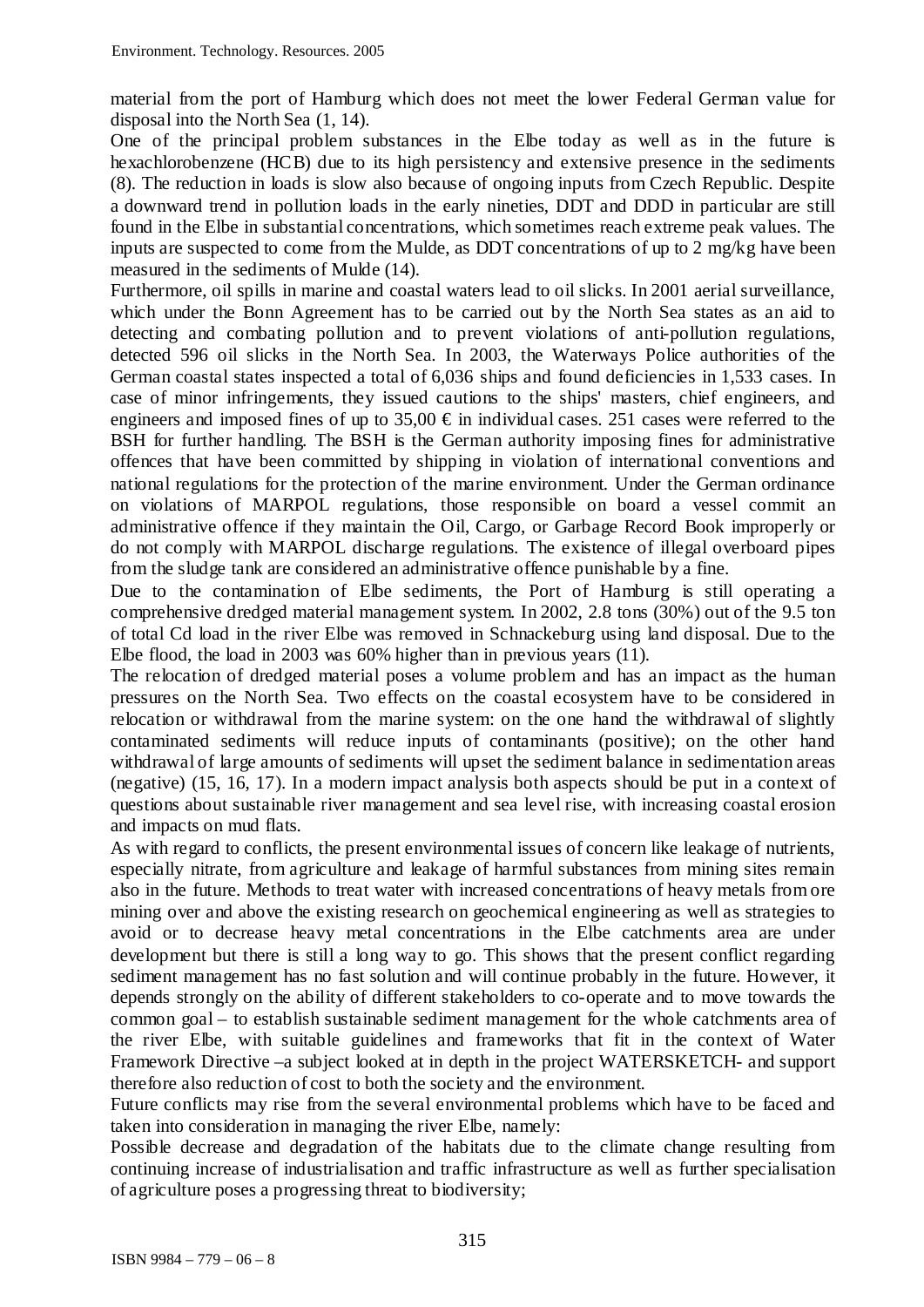Increases in water temperature and inputs resulting from human activities (e.g. ballast water) may cause sets of problems (e.g. genetic) which may influence populations and the evolution of new species;

Future water quality problems with new hazardous substances like endocrine disruptors may arise. The examples are PCBs and TBT, the production and use of which are being or have been strictly limited or even forbidden;

Due to the development in the shipping sector (e.g. insufficiently trained crews, sub-standard ships, and inadequate salvage capacity) there is a potentially increasing risk of shipping accidents;

Another future threat is a potentially accelerating sea level rise, which may, on the one hand, have an impact on the ecosystem and on the other hand pose an increasing burden on the coastal protection and the safety of the hinterland.

According to the Hamburg´s regional development concept published in the year 2000, the goal is to gain a differentiated regional profile within a trilateral cooperation combining science, labour and surface use politics formed on the basis of guiding projects. Besides harbour operations and settlement of highly specialised industries Elbe has been discovered as a landscape with a high value for urban planning and the improvement of water quality as the ecological basis for life and enhancement of the river's recreational appeal have moved into the centre of debate.

The solution of future conflicts depends on to which extent the barriers to progress in environmental protection and sustainability are to be overcome. This is mainly due to the fact that the nature of problems as well as solutions is complex and international interconnected with different sectors and disciplines. These barriers are underpinned by shortcomings in institutional structures, non-implementation of commitments already made and lack of information on and understanding of possible 'win-win-win' solutions for achieving sustainable outcomes. Protection of natural resources and ecosystems accompanied with social and territorial unity and innovativeness should be considered while finding such solutions.

In the future, harbours are not only important logistics centres and interfaces for the world trade, but they should be used as crystallization points for new industrial "clusters" to minimise the impacts by less use of space, concentration of noise and light pollution and a better control of emissions and pollutants (18, 19). Environmental concerns could lead harbours to an increasing market for green ship wrecking, for vessels such as single-hull tankers, old cargo vessels and naval vessels (9, 11, 14). Some advantages could be provided by recycling expensive raw materials. The EU will issue stringent conditions for ship owners and flags of convenience, which will lead to an increase in the wrecking of older ships.

### **Conclusions**

In order to improve the ecological status of the river, integrated sediment management of the Upper Elbe seems to be an essential measure. This is being considered as case study part of the Interreg IIIB Project Watersketch [\(http://www.watersketch.net\)](http://www.watersketch.net/), which looks at the issue of sustainable river basin management in the Baltic Sea region.

By means of sediment management, the unnatural withdrawal of dredged material would be reduced and solid condition of the aquatic system of the Upper Elbe would be supported by the rearrangement of the unladen dredged material. Selective fixed deposition of dredged material as a measure of hydraulic engineering could influence sediment transport in a positive way and at the same time the creation of shallow water zones would be enhanced ecologically.

Contaminated sites in Hamburg as well as in the whole catchment area and the historic contamination emitted from approximately 300 old mining sites in the Elbe catchment area are the main diffused pollution sources causing the contamination of sediment. There has to be analysed to which extent the reduction of dredged material as a contribution to the concept of a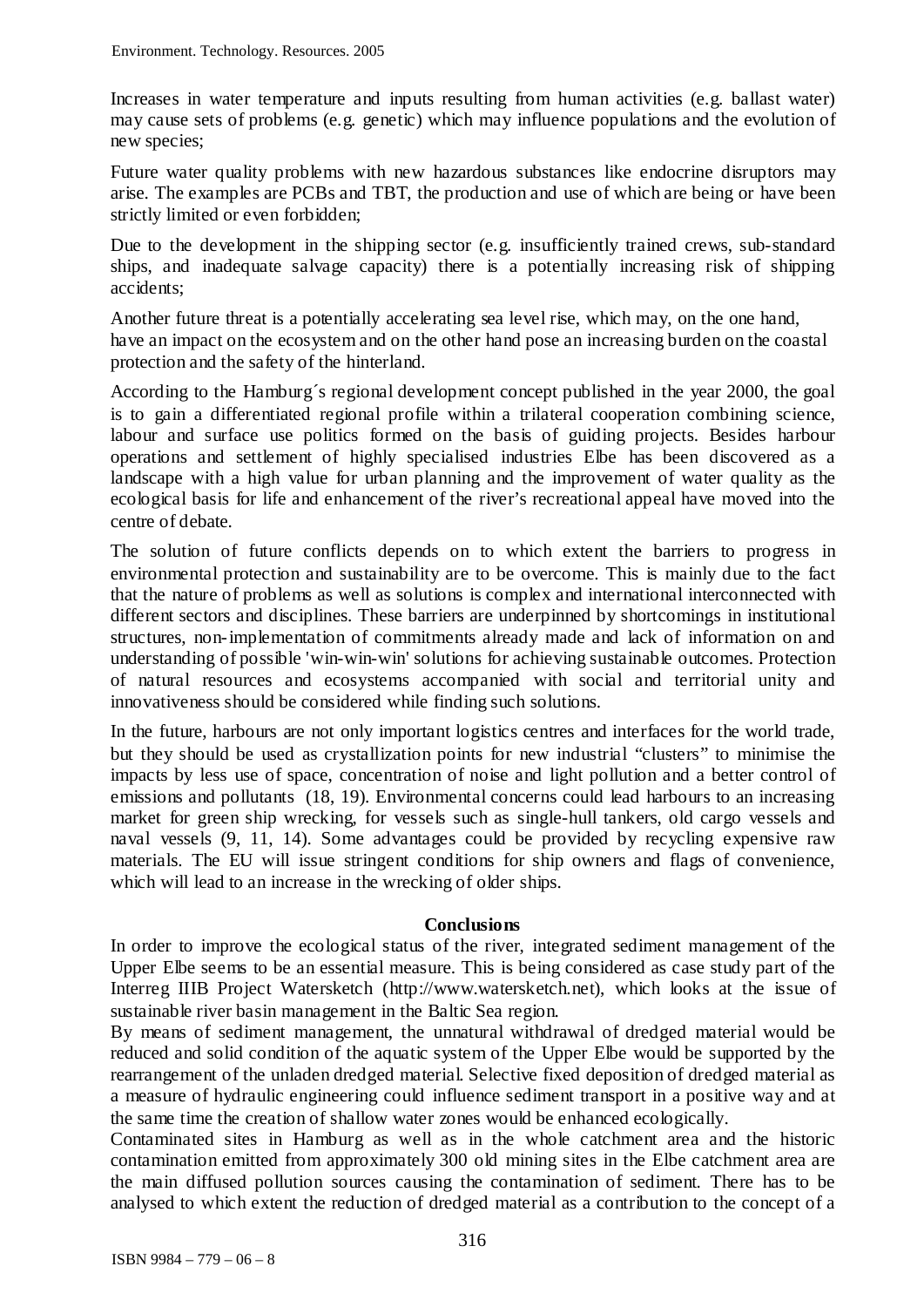sustainable clean port and environment can be achieved. The classification system for substances and areas of concern has to be developed as well as the concept for the handling of historic contaminants. The risk of various contaminant sources should be determined following the site prioritisation considering social and economical parameters for better allocation of resources resulting in the maximum risk reduction and protection of socioeconomic use of the river basin.

For the future, the amount of sediments to be dredged could be reduced by means of hydraulic devices like the current deflecting wall. For example, the Koehlfleet Harbour, one of the largest in the Hamburg Harbour complex, has achieved the major benefits in reducing this siltation by constructing a curved wall at the basin entrance. This structure changes the flow pattern to avoid the trapping effect by the eddies. Due to this construction the annual sedimentation of approximately 290 000 m<sup>3</sup>/yr was reduced up to 35 % (10). Reductions of cost were even higher, because all the sediment in the harbour can be dredged by the cheaper water injection (16). As it can be seen, such structural measures are proved to be useful to reduce harbour sedimentation, however might differ on an individual basis. It is expected that an optimized wall will lead to further sediment reduction (16).

In managing the trans-boundary water course like Elbe, the issue of new governments with limited sources inheriting the "legacy of the past" is a serious one, and requires most likely a new thinking about resource sharing across borders and entities. Finally, communication between the stakeholders and raising awareness of the public on the sediment issue is becoming increasingly important in order to improve the future river status. The purpose of communication between different regulatory bodies and policies is to include the sediments into the European environmental policy.

Sustainable river management strategy of the river Elbe has to consider integration and implementation of sectoral strategies with regard to policies/activities in the coastal zone and mainland. In other words, it needs integratives approaches (19). As there is still insufficient or lacking cooperation between local, regional, national and EU authorities in the preparation, implementation, enforcement and coordination of the rules and regulations cooperation between responsible authorities is essential. In order to facilitate sustainable management the rules and regulations should be harmonised and simplified.

#### **References**

- 1. IKSE (1995) Internationale Kommission zum Schutz der Elbe: Die Elbe und ihr Einzugsgebiet. IKSE, Dresden.
- 2. IKSE (2000) Internationale Kommission zum Schutz der Elbe: Die Elbe von 1990 bis 2000 10 Jahre erfolgreiche Zusammenarbeit in der IKSE. IKSE, Dresden.
- 3. IWAC (2001) 10 Transboundary Rivers in Europe Assessment Practices and Environmental Status. International Water Assessment Centre, Szczecin ( http://www.iwac-riza.org ).
- 4. Behrendt H., Hofmann J., The Elbe Catchment and Related Coastal Area: German Bight and Wadden Sea. Part A: Catchment Profile, Institute für Gewässerökologie und Binnenfischerei im Forschungsverbund Berlin e.V, May 2002
- 5. Leal Filho, W. (ed) (2004) Ecological Agriculture and Rural Development in CEE Countries. Kluwer Academic Publishing, Doordrecht.
- 6. BALTICOM (2000) Report on port related processes of regional restructuring", Baltic Transport Communication and Regional Development BALTICOM, June 2000.
- 7. Statistisches Amt für Hamburg und Schleswig Holstein (2004) Hamburg ein Stadtporträt in Zahlen". Statistisches Amt für Hamburg und Schleswig – Holstein, August, 2004.
- 8. Umsetzung der EG-Wasserrahmenrichtlinie (W RRL): Zusammenfassender Bericht über die Hamburger Bearbeitungsgebiete, 2005.
- 9. Umsetzung der EG-Wasserrahmenrichtlinie (W RRL): Landesinterner Bericht zum Bearbeitungsgebiet Elbe/Hafen Bestandsaufnahme und Erstbewertung (Anhang II / Anhang IV der W RRL), 2005.
- 10. Christiansen H. (1997) Erfahrungen mit der Strömungsumlenkwand. HANSA, 134. Jahrg., Heft 12, Hamburg, Germany.
- 11. Arevalo E., Heise S. (2003) Sustainable Solutions to the Sediment Management on the River Basin Scale: The Elbe River Case under specific consideration of risk management and communication aspects, 2<sup>nd</sup> SedNet-Conference, September 2003.